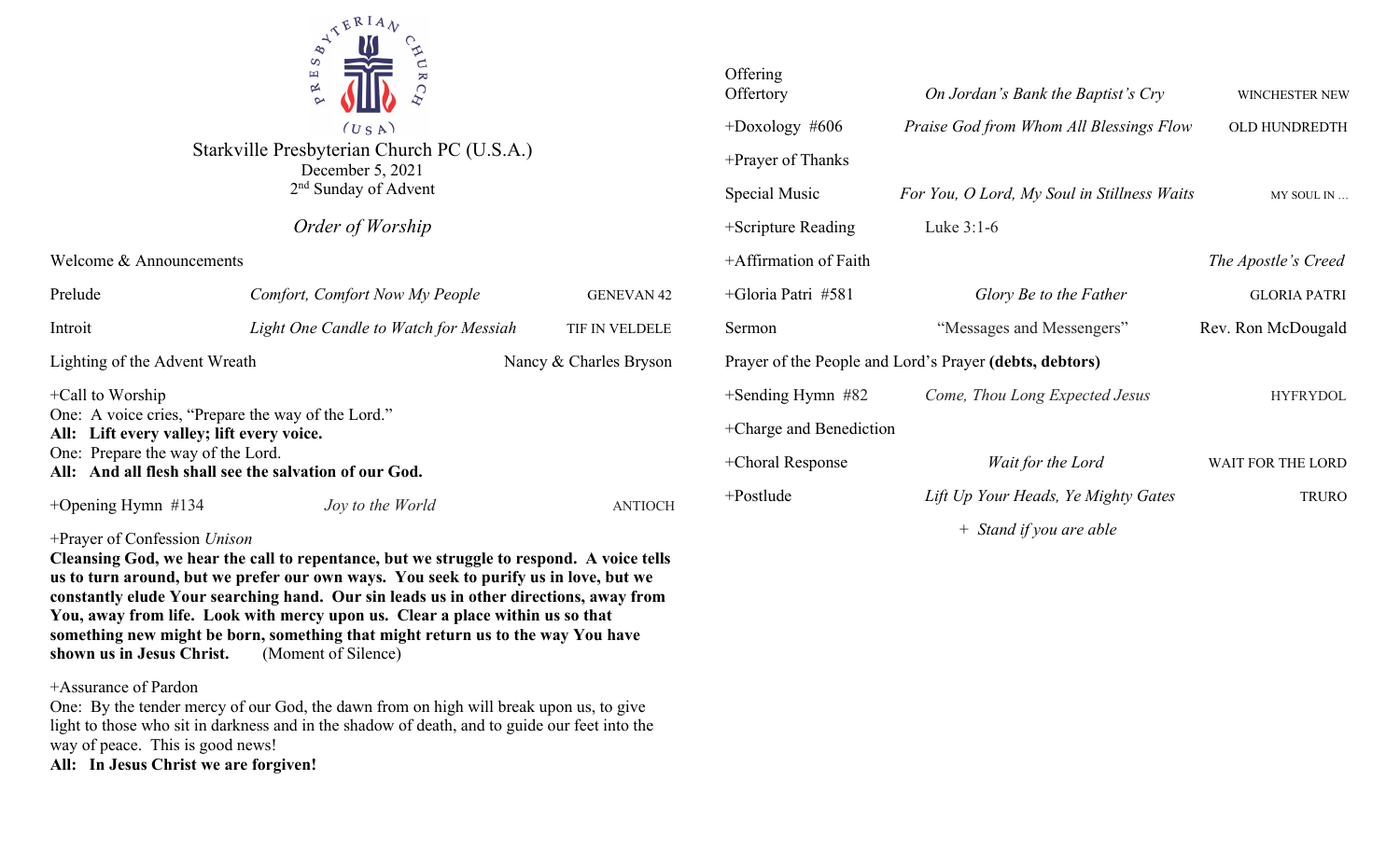**FROM THE SESSION**. **The Session voted to continue Sunday worship, with the wearing of masks as a personal choice. Resumption of meals will be delayed until January. Coffee will be available in the Fellowship Hall.** The Session will review this action at their next stated meeting on December  $2<sup>nd</sup>$ . If you have questions or feedback, please contact any member of the Session.

**PRAYER LIST.** Please keep the following in your prayers.

Myrna Jorgensen (cancer) Family of Buddy Pepper Peggy Raines (cancer) Thomas Richardson (cancer) Bryan Vance (lung cancer)

Michael and Tonya Adkins Cheryl Askew (surgery & stroke) Afghanistan Refugees<br>
Roger Dishroom (heart cath) David & Margaret Earnest (pain ca David & Margaret Earnest (pain care)

If you would like to add a request or remove one from the list, please contact Nancy Bryson (324-6320 or nancybryson68@gmail.com) or Rev. Ron McDougald (601-942-8040 or chaplain.mcdougald@gmail.com)

(Printed Advent Picture of Bible and 2 candles)

# *PEACE*

HIS NAME SHALL BE CALLED … PRINCE OF PEACE

Isaiah 9:6

**Session**

Rev. Ron McDougald, *Moderator*, chaplin.mcdougald@gmail.com<br>Charles Bryson, dr.sedge@gmail.com Robert Green, *Clerk*, robert Susan Kuykendall, susankuyk@yahoo.com Pat Colwick, pcolwick@yahoo.com Sara Green, sgreen@netdoor.com

Robert Green, *Clerk*, robert@robertgreen.org

Interim Minister: Rev. Ron McDougald, chaplain.mcdougald@gmail.com Communication Coordinator: Nancy Bryson, nancybryson68@gmail.com Music Director: Linda Karen Smith Recording Secretary: Susan Kuykendall, susankuyk@yahoo.com Treasurer: Pat Colwick, pcolwick@yahoo.com, 1006 S. Montgomery St., Starkville, MS 39759

Mailing Address: c/o Robert Green, 1000 Yorkshire Road, Starkville, MS 39759